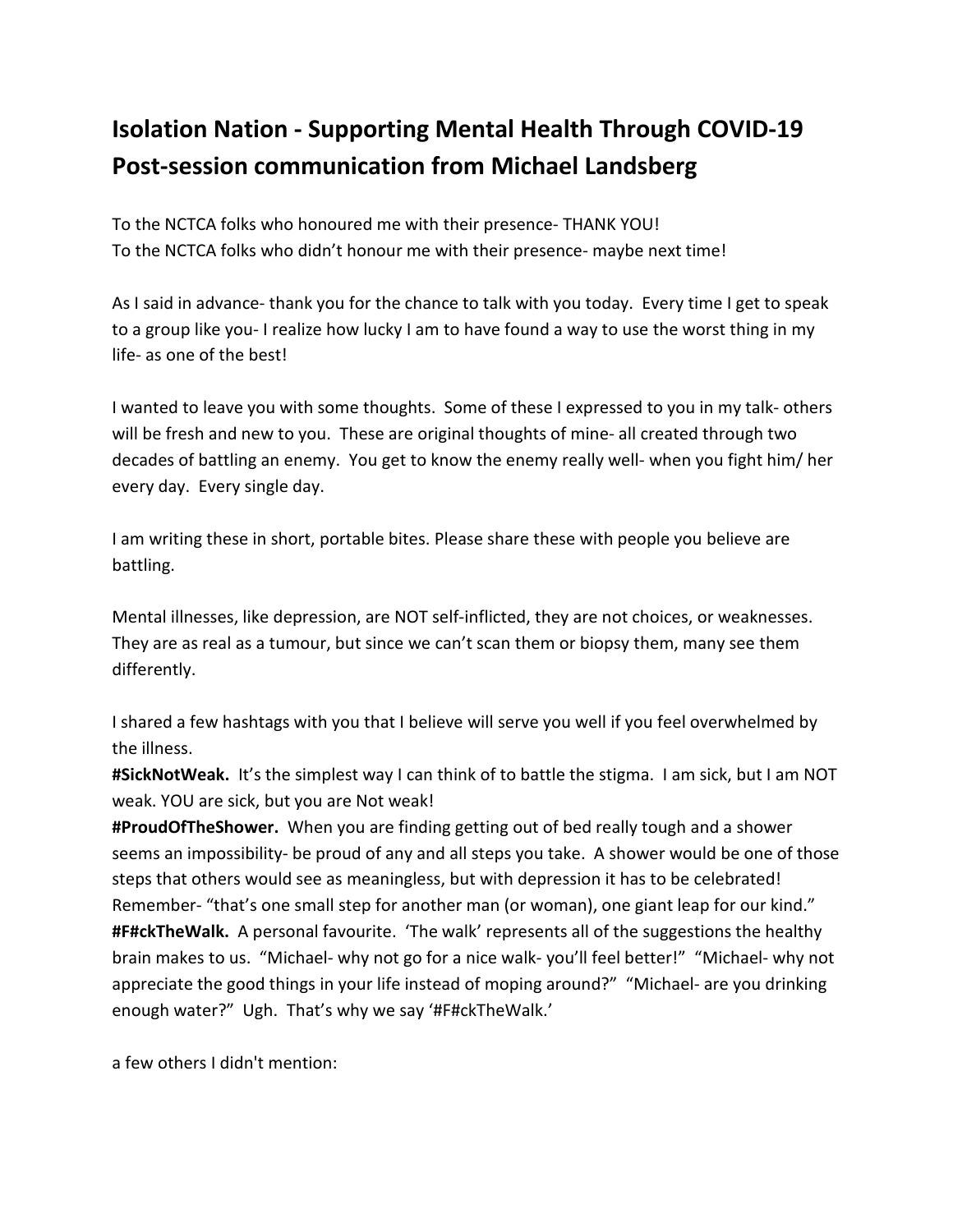**#FightForYourHappiness.** Mental illness is an enemy that will not let up.You have to see this as the most important fight of your life. No one can do it for you. People can help you, encourage you, but the fight has to come from you.

**#ChangeIsHope.** If you have woken up every day in pain forthe past months, year, years- then we both know with certainty that you will wake up in pain tomorrow. That feeling is crushing. The hopelessness takes all the fight out of us. To find hope- you must change something. Often it's as simple as making an appointment with your family Doctor. Change, brings the hope for something better. Change is Hope.

**#IWinBecauseIFight**. if you only define winning as beating the illness, then you can end up feel like you are losing fare too often. The fact that you are fighting, is a victory in itself. That's why even on a bad day- I say "I win because I choose to fight."

Each of those hashtags conveys a really important thought.

Okay, let me make the rest easy- I will answer the questions Ithink you might ask. Of course, I will ask the questions as well.

Is mentalillness a choice**? No one chooses mental illness, it chooses us.**

Is depression the same as sadness? **No! Some people with depression are sad. And some people who are sad are depressed. But sadness is not the same as depression.**

Give us an example: **My mom dying makes me sad, but not depressed**

Do you have an oath? Every cause needs an oath, right? **Our enemy is mental illness. "I will** fight this enemy to the day of my death - but the enemy will not be the cause of my death."

Michael, you say you are still sick, does that mean you've lost the battle? **Winning is not always beating the enemy- winning is fighting the enemy. We win because we choose to fight.**

You always refer to depression as being the inability to experience joy. Please explain. **You know, when you have a cold and can't taste food? Apply that to feeling joy.**

Michael, I know suicide is a huge problem. Why can'tI understand it? **Suicide makes no sense until it does.**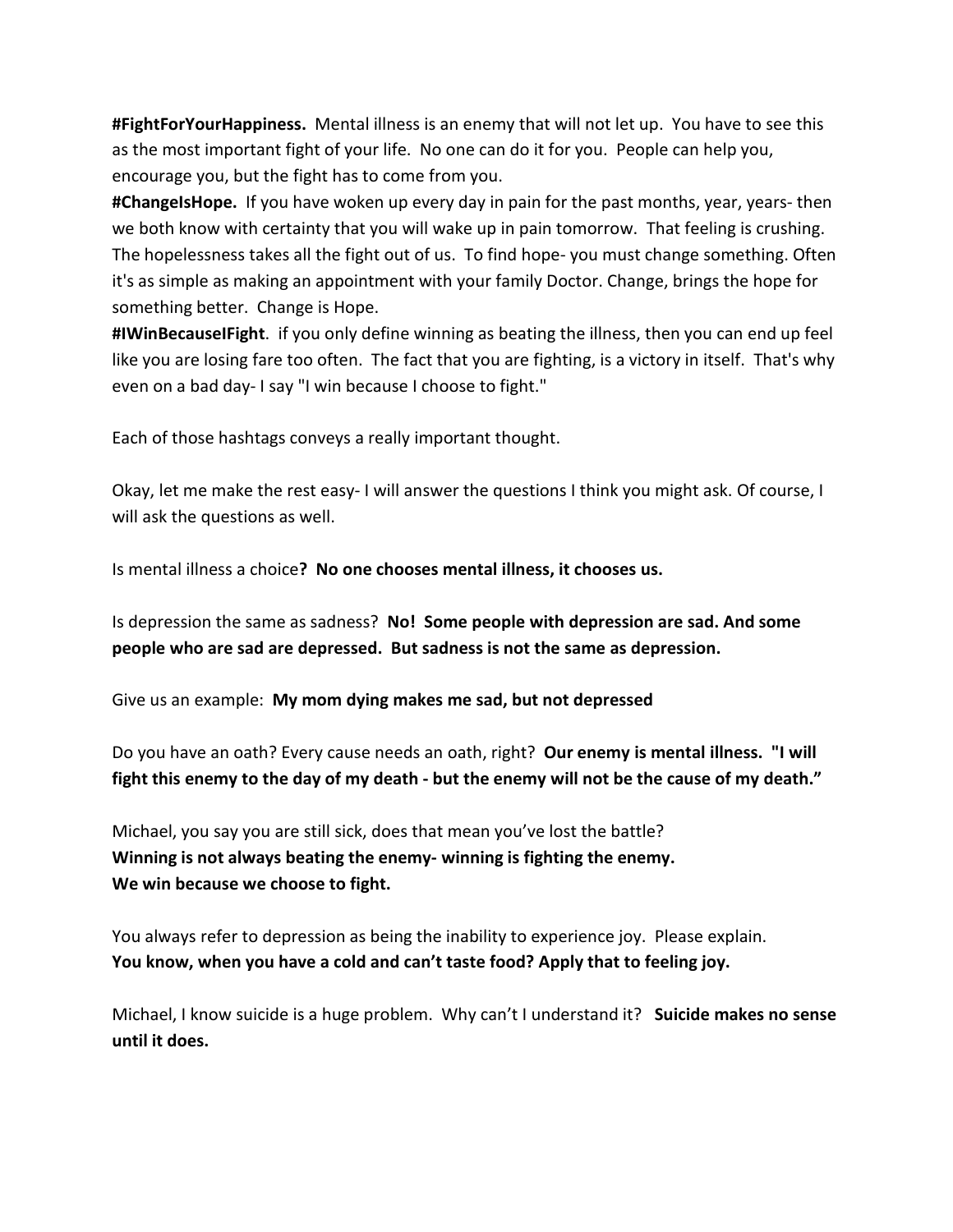Name a way to prevent suicides? **There is no one way, but we know suicide prevention starts with one word- HOPE. Finding a way to provide hope saves lives.**

Why would someone I love want to leave me? **That person would tell you, 'suicide is not** about you- it is about me. I don't want to get away from you- I want to get away from me.

Is talk important in the area of suicide and mental health in general? **Never stop. Never shut up. Talk normalizes what feels abnormal to many. Talk desensitizes the sensitive. Talk disarms the armed. Talk puts the spotlight on the absurdity of the stigma. Talk shuts up the fools. Talk saves lives**

What about the stigma? Why is it still a problem? **That's a complicated question, but no one ever sees themselves as part of the problem. Tough to beat a stigma that many won't admit exists.**

Someone asked me a few months ago- hey Landsberg, what do you think of yoga as a treatment for depression? **My response: "if yoga helps you,then yoga is a good treatment for your depression." A sick mind shouldn't mean a closed mind.**

**Today I woke up, got up,didn't give up.**

That's it for now. I have just shared with you only about 10% of the portable thoughts I have on this subject.

One final thought:

Mental illness isn't a choice. But choosing to see it as a choice IS a choice. It's 2021. Your choice may be crushing a person you love.

Damn, one more thought. At the heart of the stigma is the perception of weakness. That's why we started a charity called and called it Sick Not Weak. I am sick, but I am not weak (but you already knew that).

Final parting word and then I'm done: **"Do not abandon a person with a mental illness when they act like a person with a mental illness."**

Okay, I'm finished. Let's talk again soon!

For more, check out my website: Michaellandsberg.ca